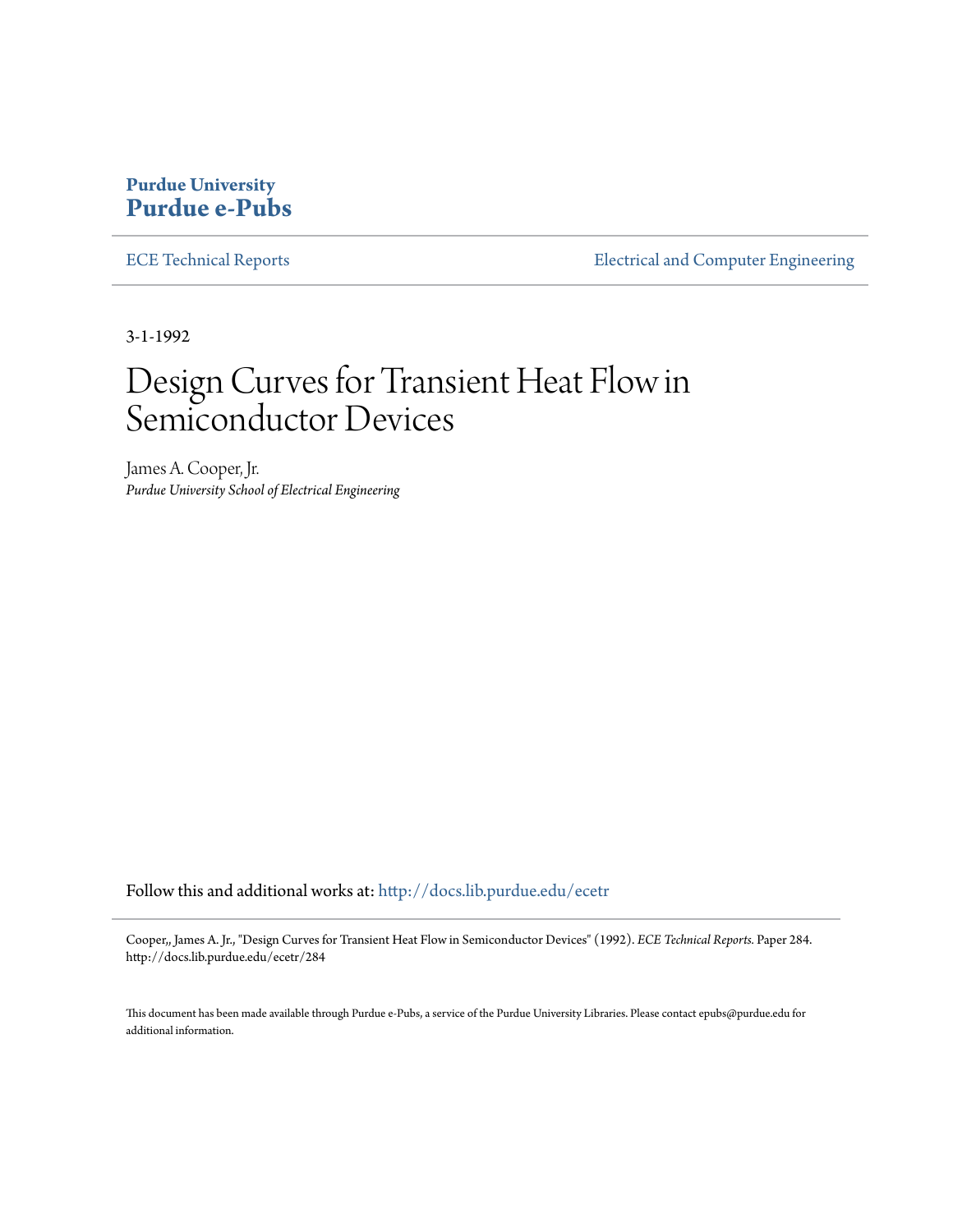# Design Curves for Transient Heat Flow in Semiconductor Devices

**James A. Cooper, Jr.** 

**TR-EE-92-9 March, 1992** 



**School of Electrical Engineering Purdue University West Lafayette, IN 47907** 

**Supported by** 

**Allied Signal Aerospace Corporation Bendix Engine Controls Division South Bend, IN** 

**and by** 

**Indiana Corporation for Science and Technology**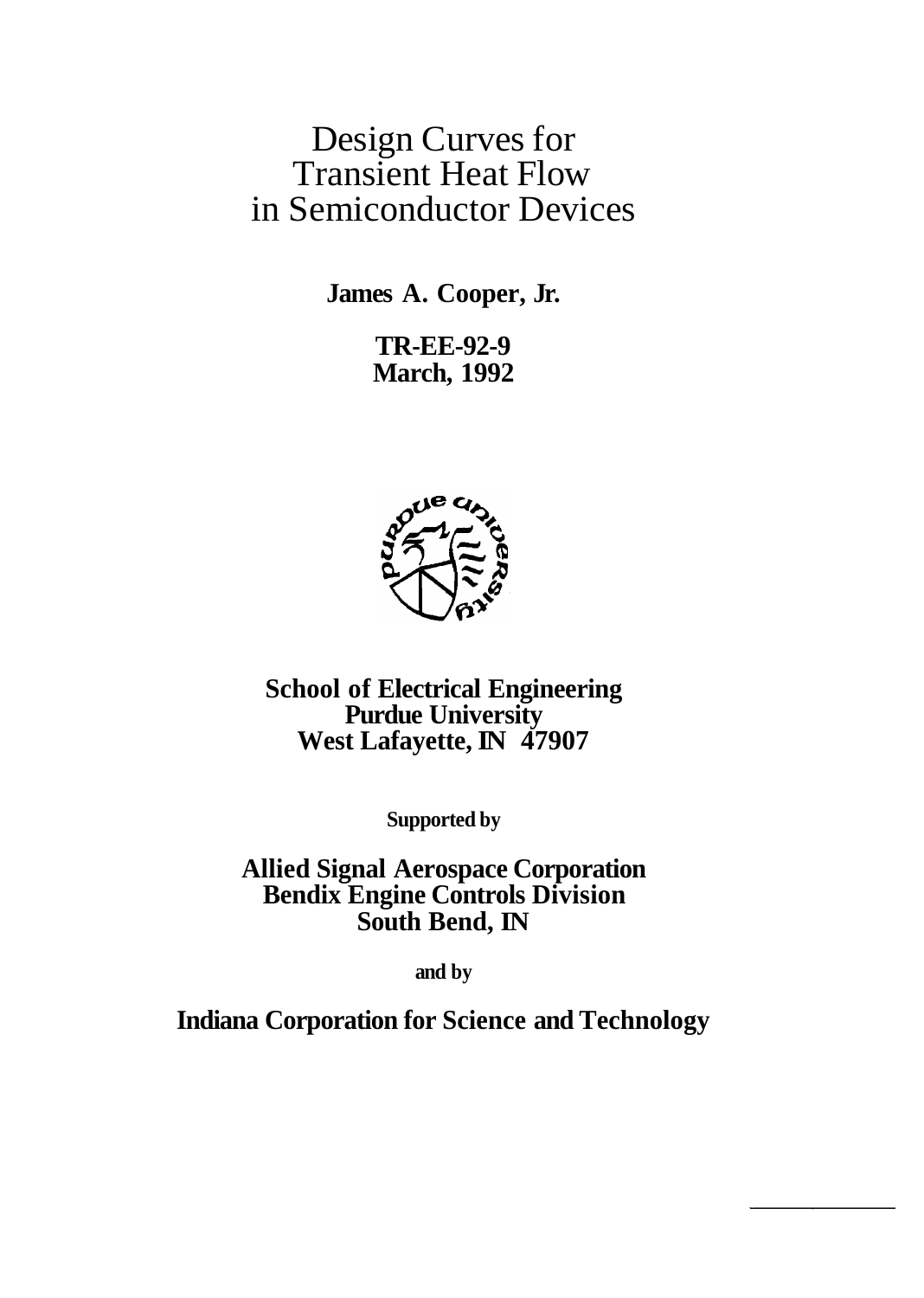## **Table of Contents**

| <b>Abstract</b>                 | 3 |
|---------------------------------|---|
| <b>Introduction</b>             | 4 |
| <b>Mathematical Formulation</b> | 4 |
| <b>Results</b>                  | 6 |
| Summary                         | 7 |
| References                      | 8 |
| <b>Figures</b>                  | 9 |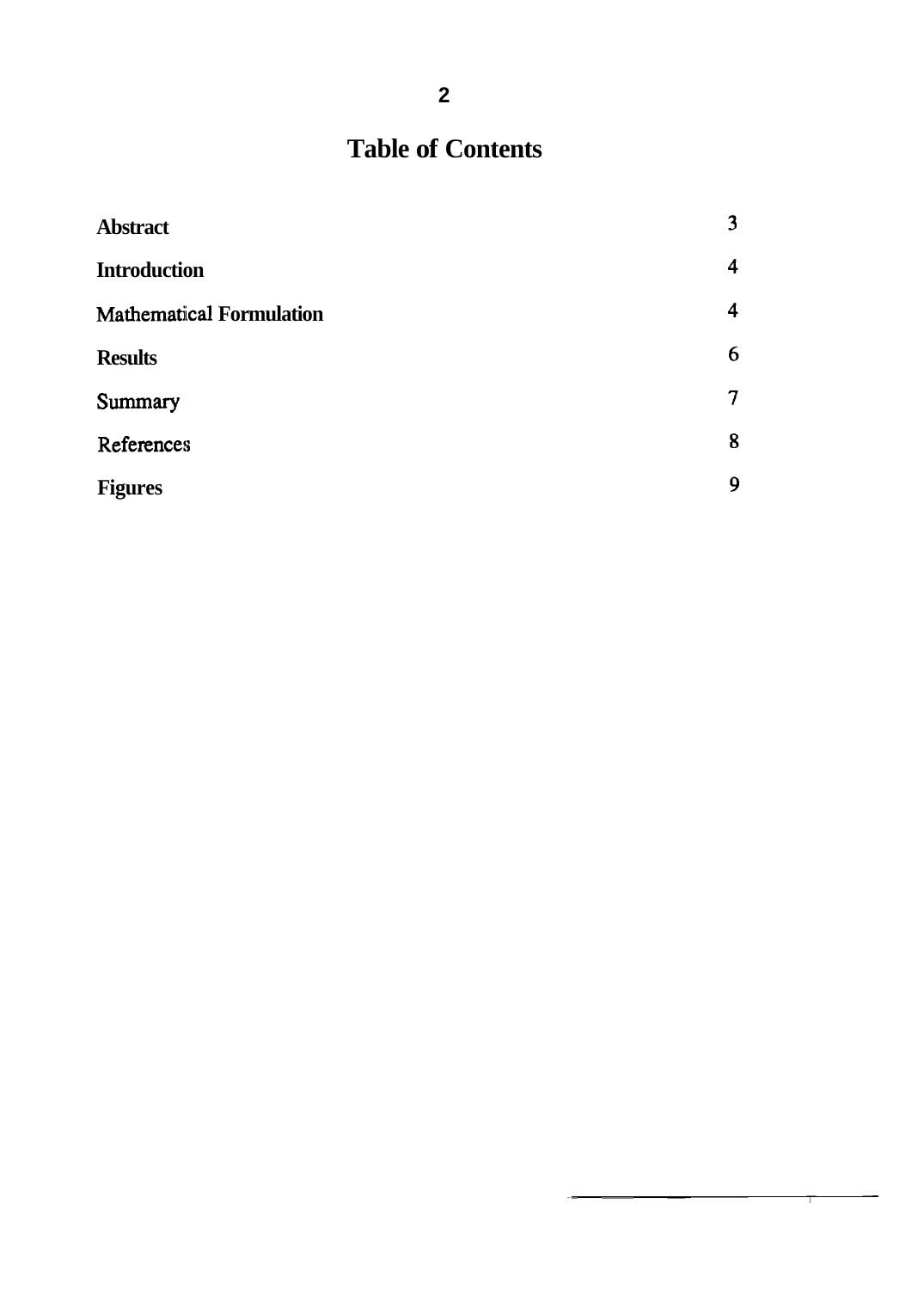### **Abstract:**

We have performed a numerical simulation of heat flow in a cylindrical solid having a ,geometry typical of semiconductor devices. We **present** curves of temperature as a function of time, normalized to the thermal constants and the surface heat flux. These curves can be used in the design of serniconductor devices where transient or steady state temperature rise is a consideration.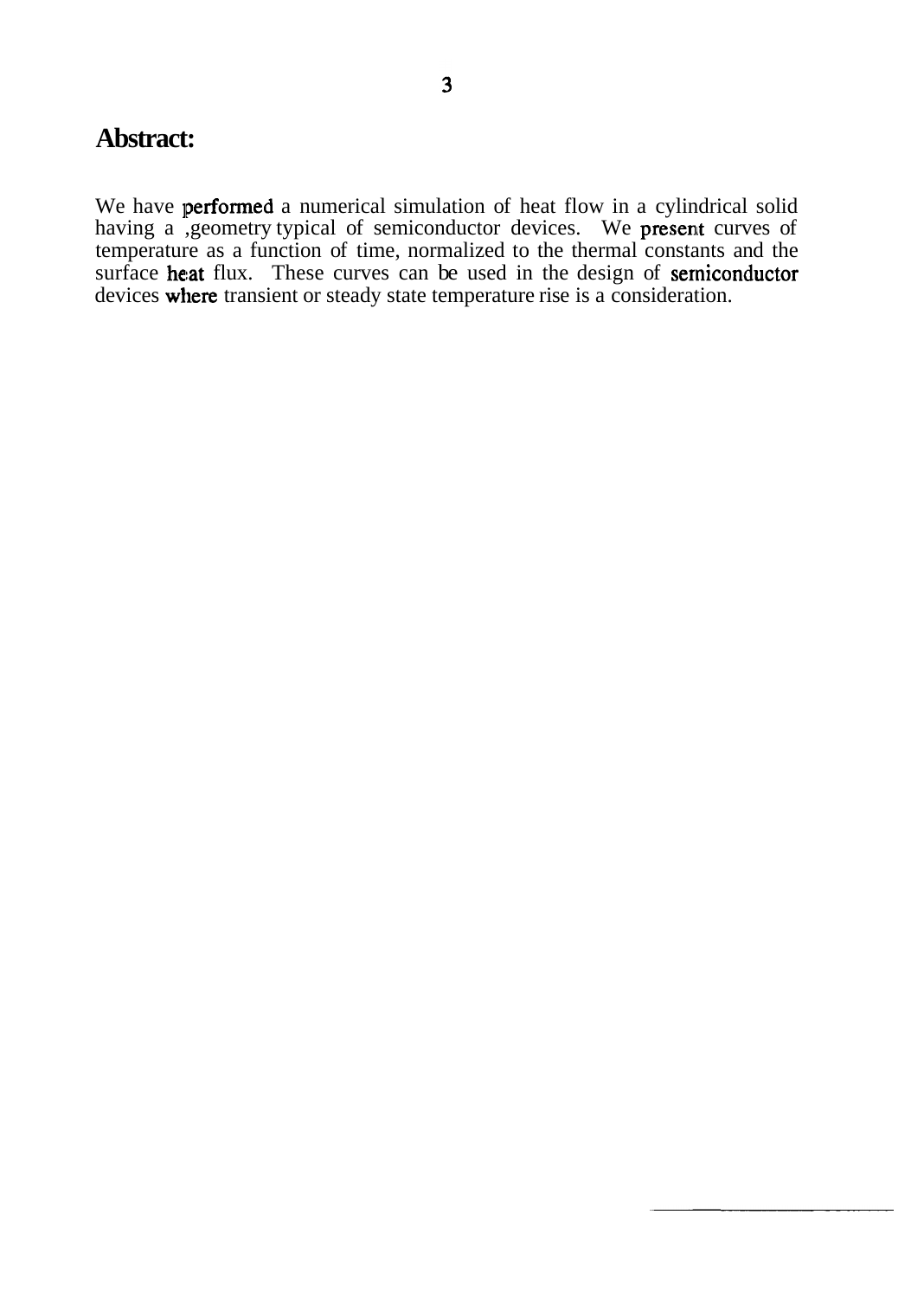#### Introduction

Many types of semiconductor devices dissipate sufficient heat that the transient and steady state temperature extremes must be considered in the design process. Heat flow problems are treated extensively in the mathematical and mechanical engineering literature, and standard analatical and numerical techniques have been developed for their solution. However, the specific case of a finite heat source on a finite substrate is not treated explicitly in the **commonly** referenced texts (see, for example, refs. [l-41). Accordingly, this geometry is analyzed herein, and the results presented in the form of normalized design curves.

#### Mathematical Formulation

The equation governing heat flow in a solid, assuming constant thermal coefficients, is

$$
K \nabla^2 T = \rho C_p \frac{\partial T}{\partial t}
$$
 (1)

where  $K$  is the thermal conductivity in  $(W/cm K)$ , T is the absolute temperature,  $\rho$  is the density in (g/cm<sup>3</sup>), and  $C_p$  is the specific heat in (J/g K). The notation may be simplified by introducing normalized units. Defining

$$
v = \frac{KT}{F_0 L}
$$
  
\n
$$
\tau = \frac{kt}{L^2}
$$
 (2)

where  $F_0$  is a heat flux in (W/cm<sup>2</sup>), L is a characteristic length in (cm), and  $\kappa =$  $K/(\rho C_p)$  is the thermal diffusivity in  $(cm^2/s)$ , (1) may be written

$$
L^2 \nabla^2 v = \frac{\partial v}{\partial \tau}
$$
 (3)

Specifying to cylindrical coordinates and assuming radial symmetry, so that dependences with respect to  $\theta$  are eliminated, (3) becomes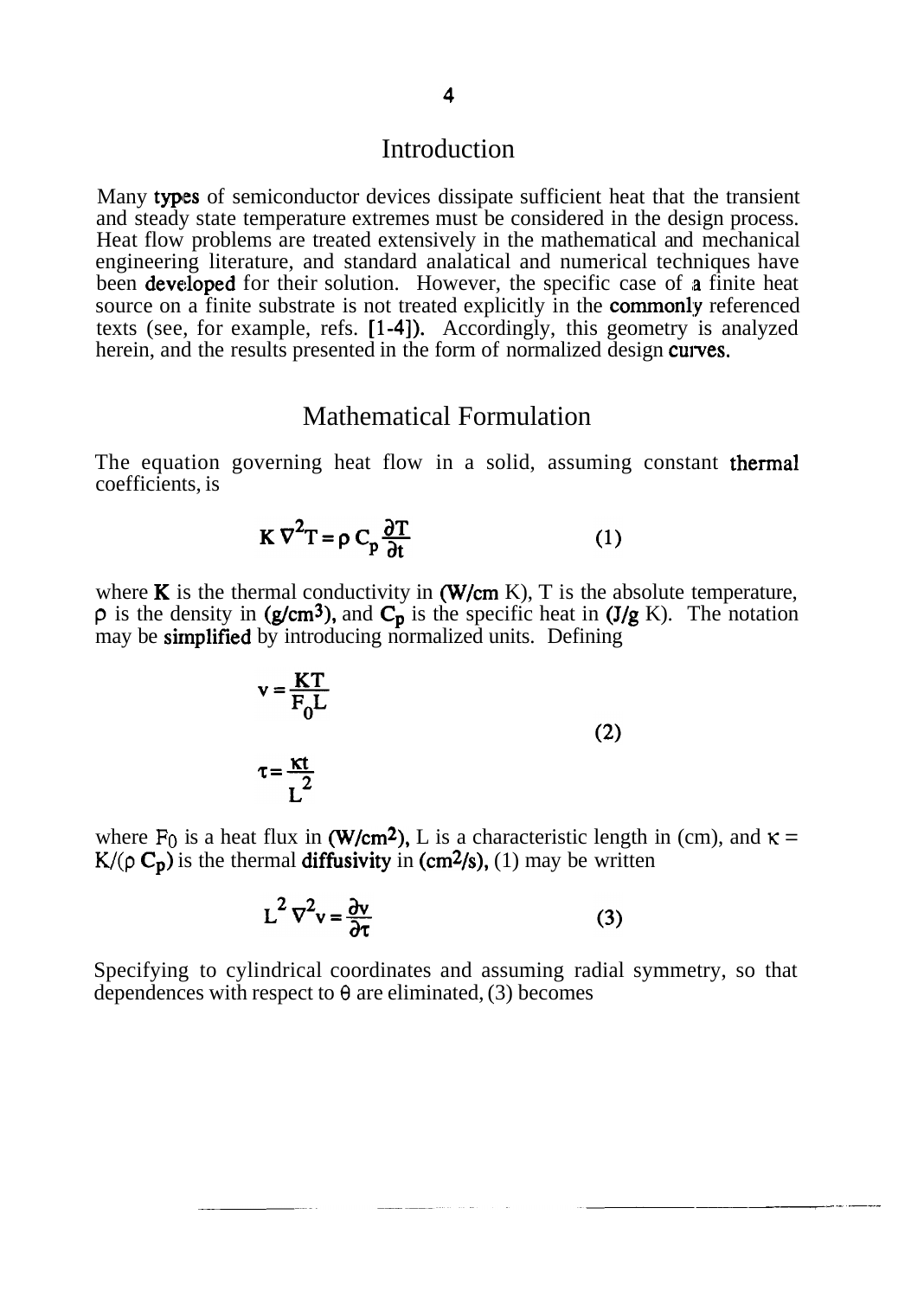$$
L^{2} \left( \frac{\partial^{2} v}{\partial R^{2}} + \frac{1}{R} \frac{\partial v}{\partial R} + \frac{\partial^{2} v}{\partial Z^{2}} \right) = \frac{\partial v}{\partial \tau}
$$
(4)

Defining normalized length units **r=R/L** and z=Z,L yields

$$
\frac{\partial^2 v}{\partial r^2} + \frac{1}{r} \frac{\partial v}{\partial r} + \frac{\partial^2 v}{\partial z^2} = \frac{\partial v}{\partial t}
$$
 (5)

Equation  $(5)$  is to be solved subject to the boundary conditions shown in Fig. 1. We **assume** a semiconductor substrate of thickness  $\overline{L}$ , mounted on a perfect heat sink. The entire structure is initially at uniform temperature  $T = 0$  Heat is introduced into the substrate at a constant rate  $F_0$  (W/cm<sup>2</sup>) within radius  $R_0$  at the top surface ( $Z=0$ ). The top surface is adiabatic for  $R > R_0$ . The boundary conditions at the top surface then become

$$
\frac{\partial v}{\partial z}\Big|_{z=0} = \begin{cases} 1, & r \le r_0 \\ 0, & r > r_0 \end{cases}
$$
 (6)

and at the **bottom** surface,  $v(z=1)$  is identically zero.

Equation (5) is represented on a uniform  $(r, z, \tau)$  grid as a finite difference equation, and is solved using the explicit method [5]. The time step  $\Delta \tau$  is chosen to be

$$
\Delta \tau = \frac{1}{6} \min \left\{ \Delta \mathbf{r}, \Delta z \right\} \tag{7}
$$

The **maximum** r value in the simulation,  $r = r_{max} \times r_0$ , is chosen in each specific situation to be large enough that the temperatures calculated **beneath** the heated region are not significantly affected. To minimize error, the radial heat flow assumed at  $r_{\text{max}}$  is extrapolated from the heat flow at  $(r_{\text{max}} - Ar)$  using a firstorder Taylor series expansion.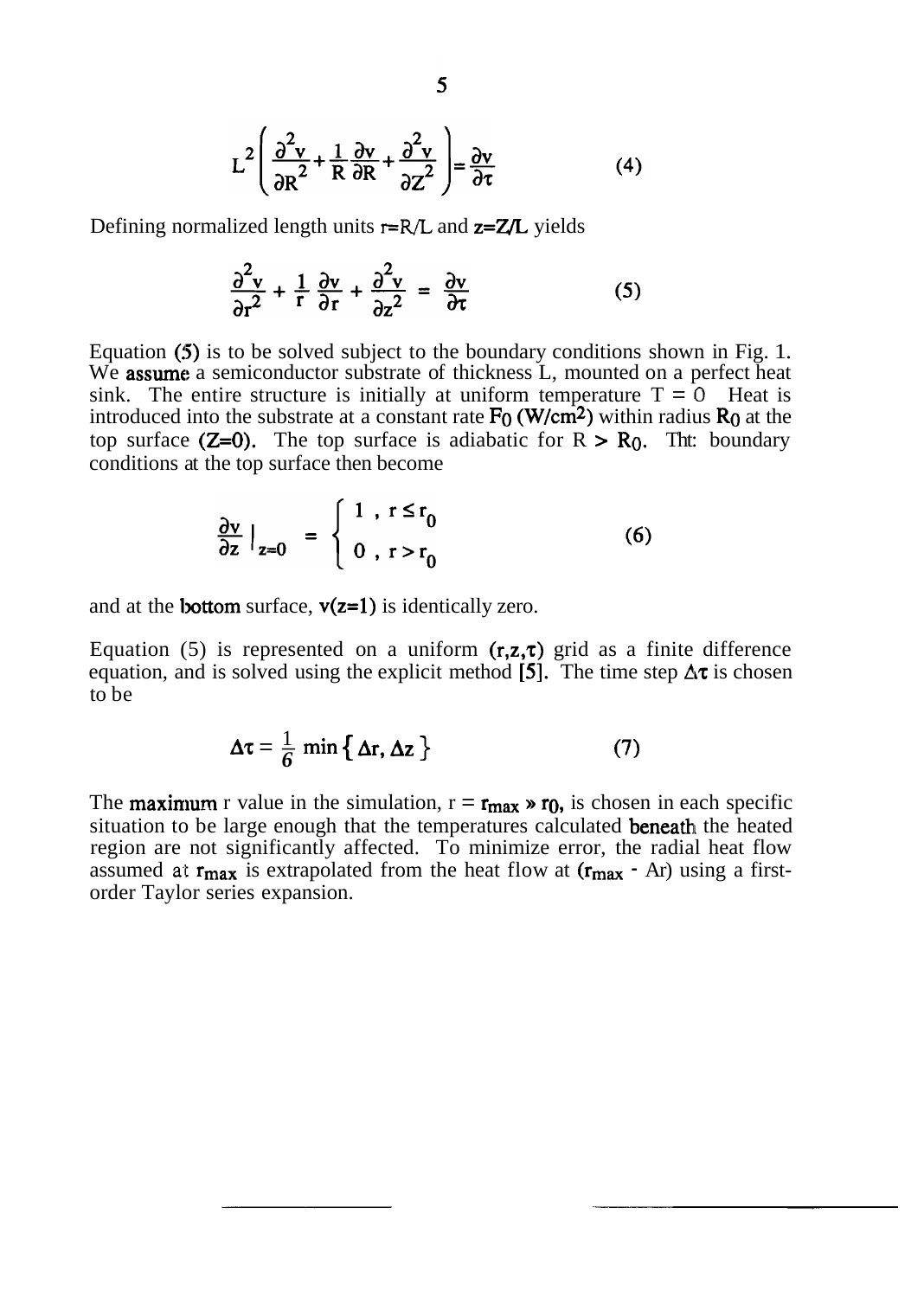#### **Results**

Figure 2 shows a series of curves for the normalized temperature at  $(r=0, z=0)$  as a function of normalized time for several values of  $\mathbf{r}_0 = \hat{\mathbf{R}}_0/\mathbf{L}$ . These curves are shown in expanded form in Fig 3. The curve labeled  $r_0 = \infty$  is a numerical solution to the one-dimensional heat flow equation

$$
\frac{\partial^2 \mathbf{v}}{\partial z^2} = \frac{\partial \mathbf{v}}{\partial \tau}
$$
 (8)

The solution to (8) at  $(r=0, z=0)$  can be expressed analytically when  $\tau$  is not too close to  $\pi/4$  as [1]

$$
v(0,0,\tau) = \begin{cases} 2\sqrt{\frac{\tau}{\pi}} , \tau \propto \frac{\pi}{4} & (9a) \\ 1 , \tau \gg \frac{\pi}{4} & (9b) \end{cases}
$$

In examining the curves in Figs. 2 and 3, we note that in the limit of small  $\tau$  the curves are independent of r<sub>0</sub>, and the solution is given by (9a). This is because at early times in the heating transient, the heat has not reached either the edge of the heating **disk** at  $r = r_0$  or the heat sink at  $z = 1$ . In the limit of large  $\tau$  the temperature stabilizes (steady state). In the steady state limit, the temperature  $v(0,0,\tau)$  asymptotically approaches  $v = 1$  for  $r_0 \gg 1$  and  $v = r_0$  for  $r_0 \ll 1$ .

The transient temperature rise is presented in Figs. 2 and 3 in terms of variables normalized to the sample thickness L. It is equally informative to view the results in terms of variables normalized to the radius of the heating disk  $R_0$ . To do this, we define new normalized temperature and time variables

$$
\mathbf{v}^{\cdot} = \frac{\mathbf{K}\mathbf{T}}{\mathbf{F}_0 \mathbf{R}_0} = \left(\frac{\mathbf{L}}{\mathbf{R}_0}\right) \mathbf{v}
$$
  

$$
\tau^{\cdot} = \frac{\mathbf{\kappa}\mathbf{t}}{\mathbf{R}_0^2} = \left(\frac{\mathbf{L}}{\mathbf{R}_0}\right)^2 \tau
$$
 (10)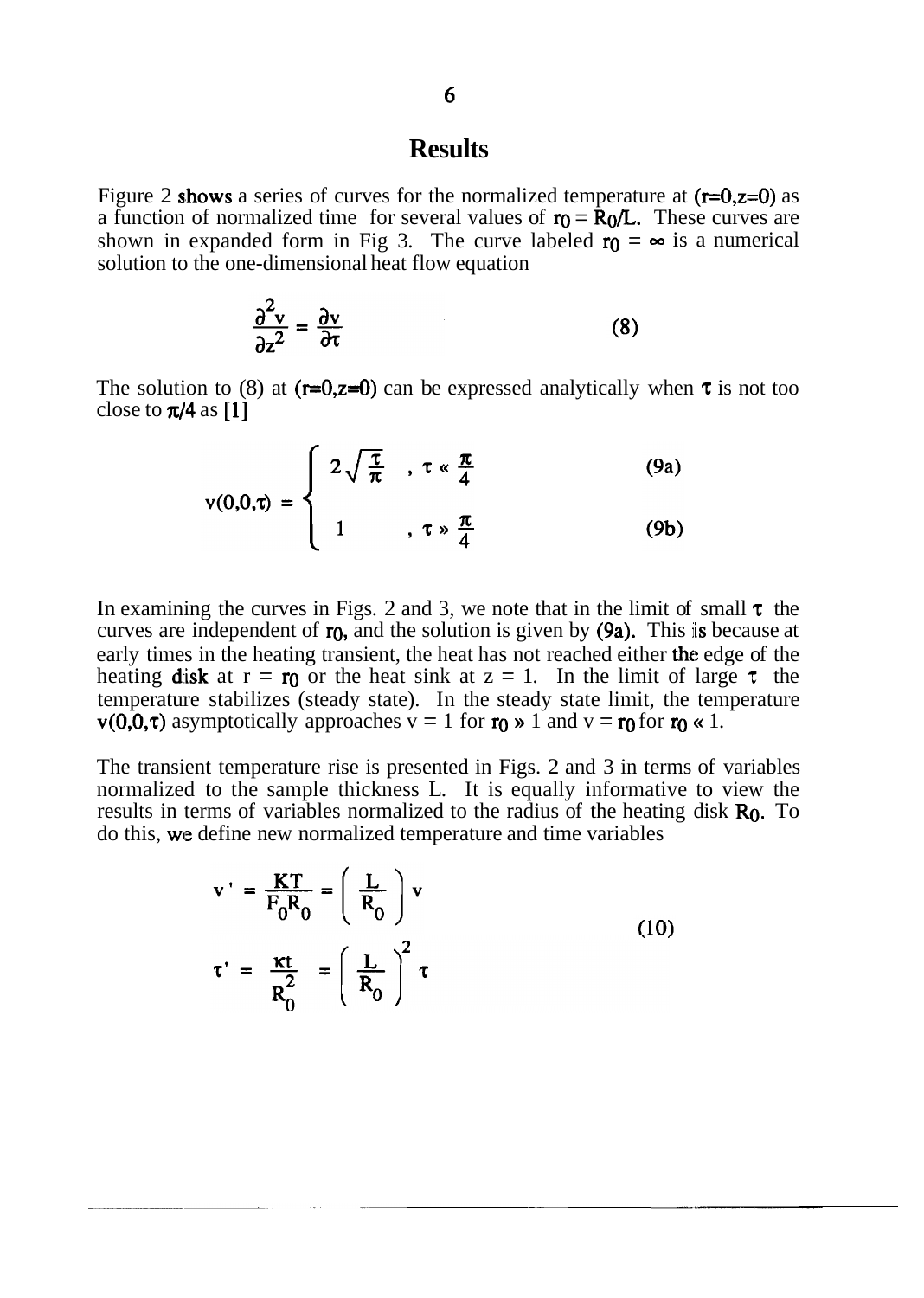and plot  $v'(0,0,\tau)$  in Figs. 4 and 5 with ro as a parameter. Here again we see that the curves are independent of  $r_0$  for small  $\tau$ . In the steady state limit (large  $\tau$ ) the normalized temperature v'(0,0, $\tau$ ) asymptotically approaches v' = 1 for  $\mathbf{r}_0 \times 1$  and  $\mathbf{v}' = 1/\mathbf{r}_0$  for  $\mathbf{r}_0 \times 1$ .

In Figs. 4 and 5 we note that the curves for  $r_0 \ll 1$  are virtually identical, so that curves for  $r_0 < 0.1$  may be generated by scaling the  $r_0 = 0.1$  curve. This is confirmed in Fig. 6, where the curve computed numerically for  $r_0 = 0.05$  is compared with the scaled  $r_0 = 0.1$  curve. In like manner, it follows from the close agreement between the  $r_0 = 5$  and  $r_0 = \infty$  curves in Fig. 3 that new curves for  $r_0 > 5$  may be generated by scaling the  $r_0 = \infty$  curve. Figure 7 shows the computed curve for  $r_0 = 5$  compared with the scaled  $r_0 = \infty$  curve. This scaling technique was actually used in Fig. 4 to produce the curves for  $r_0 = 10$  and  $r_0 =$ 20.

The curves in Figs. 2-5 provide the transient temperature rise at the center of a circular heating disk of various radii on a substrate of finite thickness. While this represents the greatest temperature rise in the structure, and is thus a worst case condition, it may also be of interest to know the temperature distribution along the top surface and axially beneath the heating disk in steady state. These **distributions** are shown in Figs. 8 and 9. From Fig. 9 we observe that for  $r_0 \gg 1$ , the heat flow is primarily axial, leading to a linear variation in temperature with depth in steady state. For  $\eta \ll 1$ , the gradient of temperature approaches zero for  $z \approx 1$ , indicating that heat flow is primarily in the radial direction.

#### Summary

In summary, we have performed a numerical simulation of the transient heat flow in a cylindrical solid of finite thickness and infinite radius, where heat is supplied at the top surface from a heating disk of finite radius and sunk at the bottom surface into a heat sink of infinite radius. This geometry is typical of most semiconductor device applications. We have presented **curves** showing temperature at the center of the heating disk, normalized to the thermal constants and the surface heat flux. These curves can be used in the design of semiconductor devices where transient or steady state temperature rise is a consideration.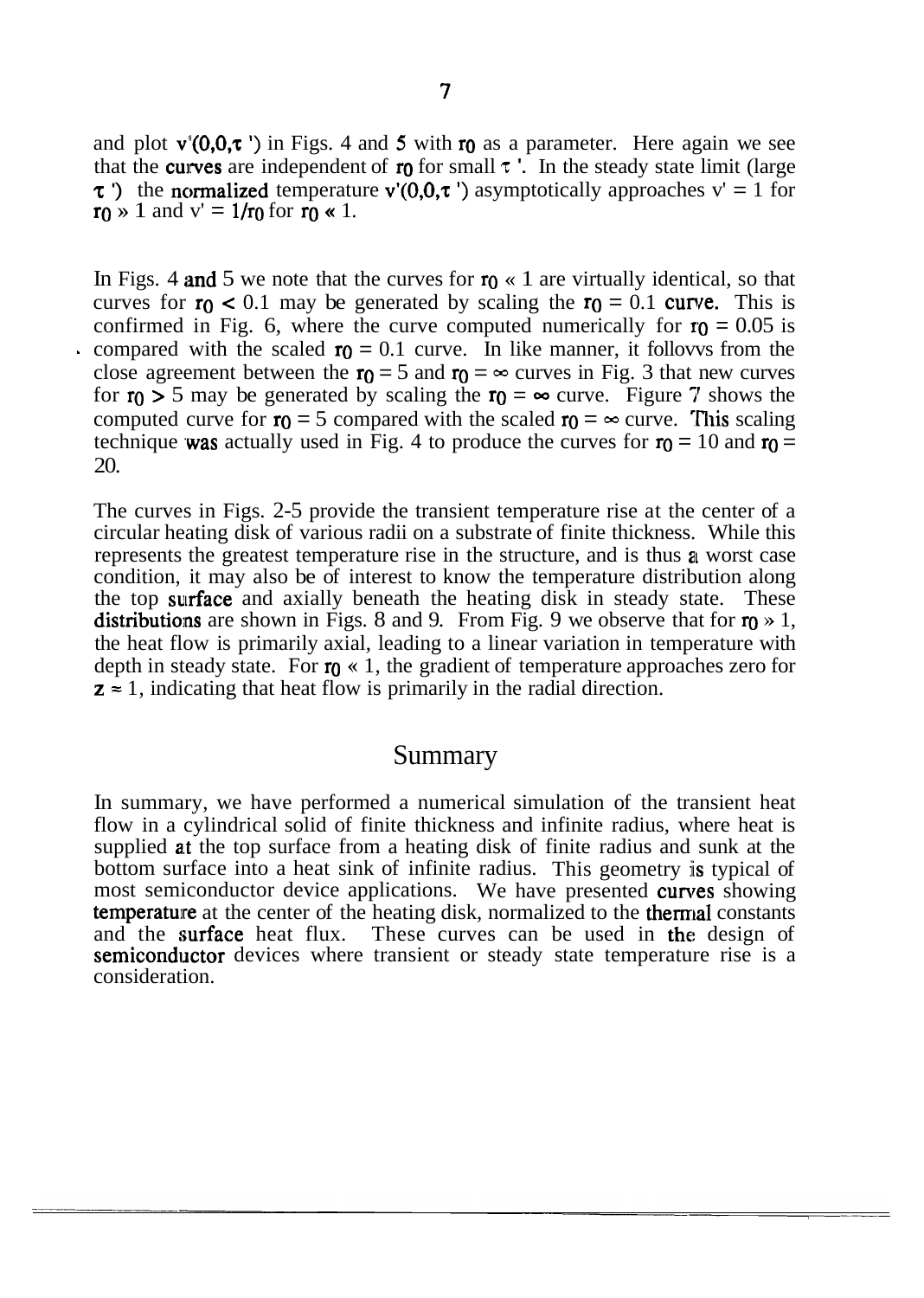### **References**

- [I] H. S., Carslaw and J. C. Jaeger, "Conduction of Heat in Solids," **2nd** Ed., Clarendon Press, Oxford, 1959.
- **[2] F.** P., Incropera and D. P. DeWitt, "Fundamentals of Heat and Mass Transfer," **3rd** Ed., John Wiley & Sons, New York, 1990.
- [3] S. Kakac and Y. Yener, "Heat Conduction," 2<sup>nd</sup> Ed., Hemisphere Publishing Corp,, Washington, 1985.
- **[4]** M. N. Ozisik, "Heat Transfer: A Basic Approach," McGraw-Hill, New York, 1985..
- [5] B. Carnahan, H. A. Luther, and J. O. Wilkes, "Applied Numerical Methods," John Wiley & Sons, New York, 1969.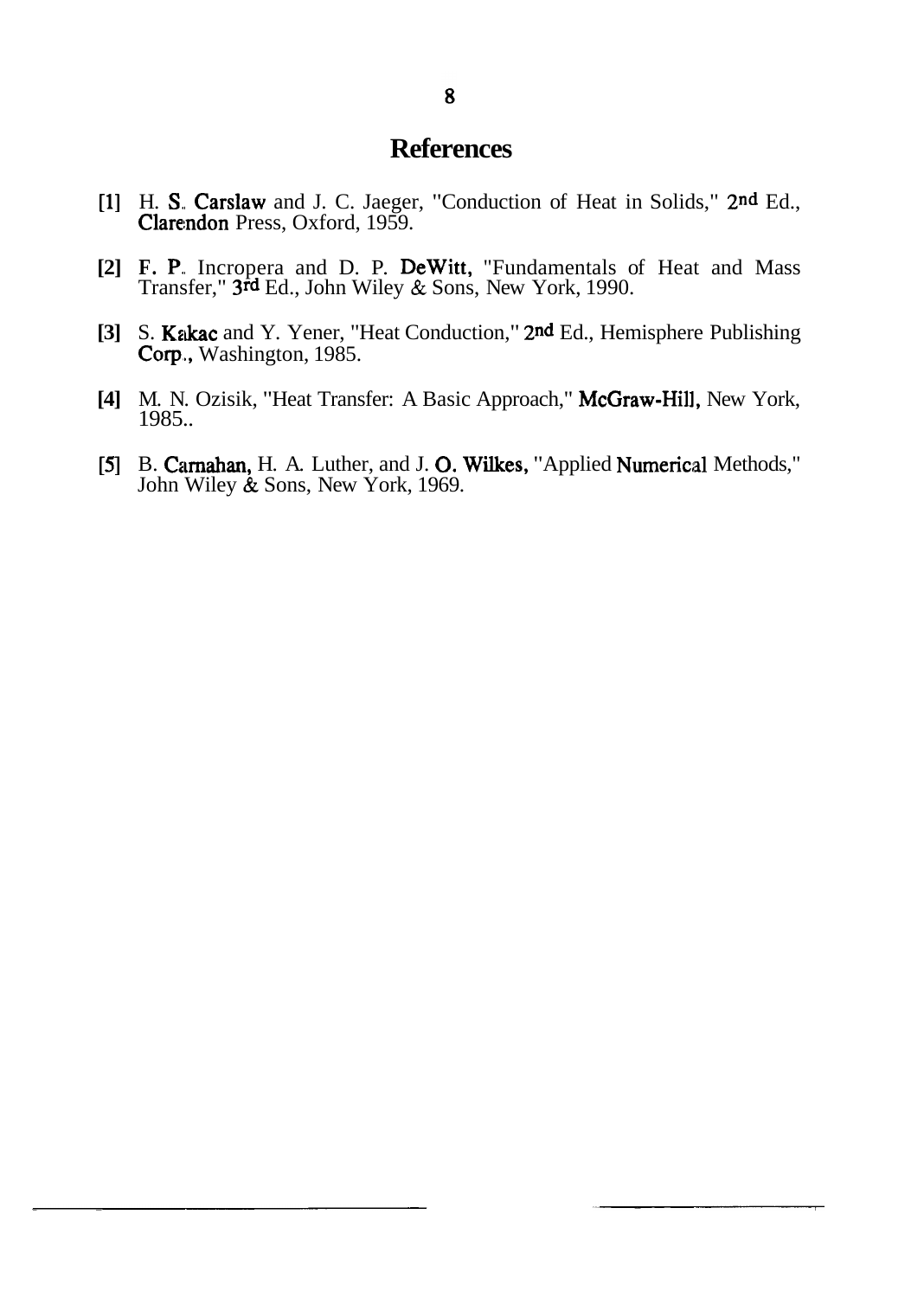

**Figure 1. Geometry used to simulate transient heat flow in seniiconductor devices. Heat is introduced uniformly at the top surface by a heating disk of radius Ro, and the bottom surface is mounted on a perfect heat sink.**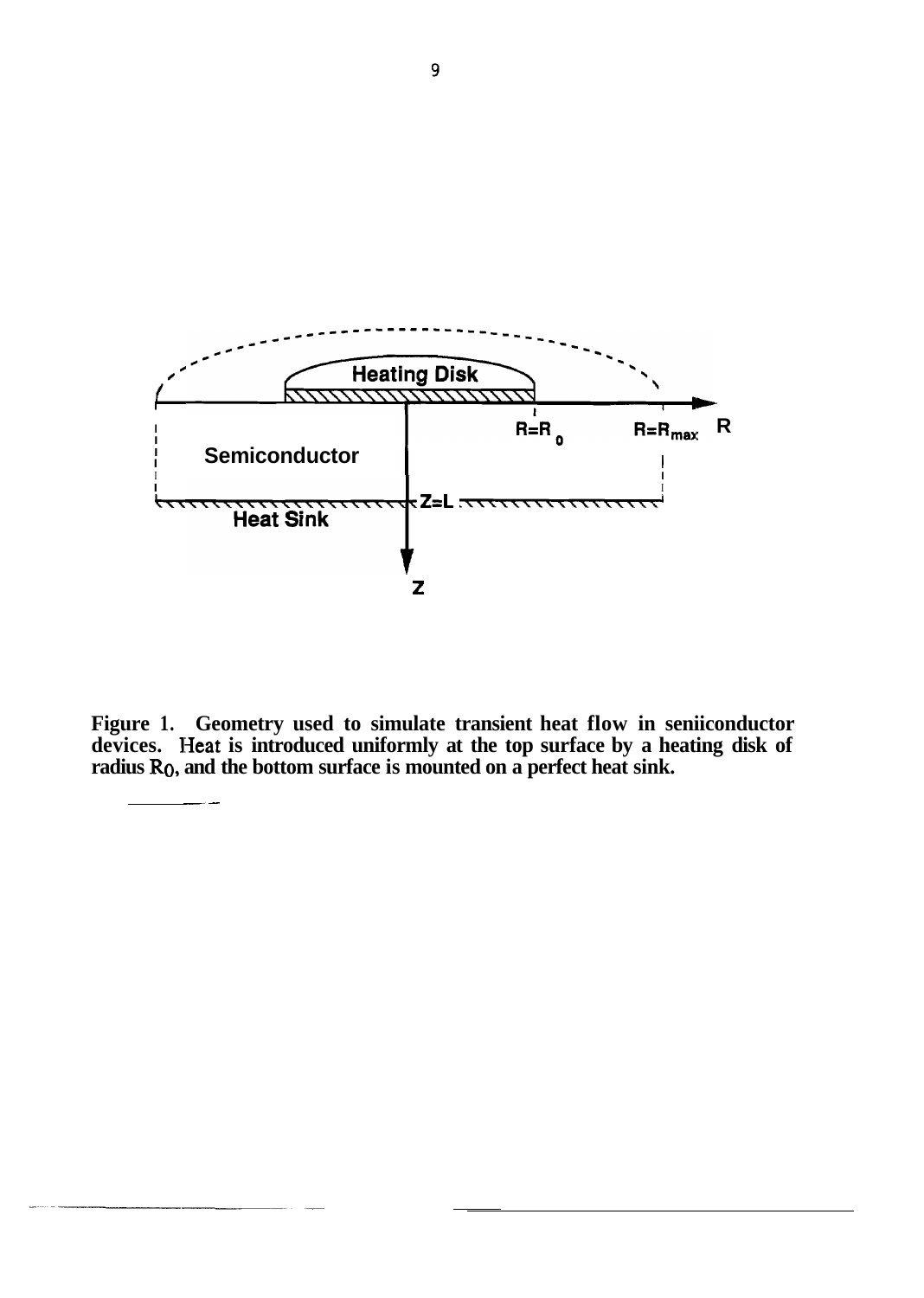

**Figure 2. 'Temperature at the center of the heating disk (R=0, Z=0) as a function** of time for several radii R<sub>0</sub>. The temperature and time variables are normalized **to L.**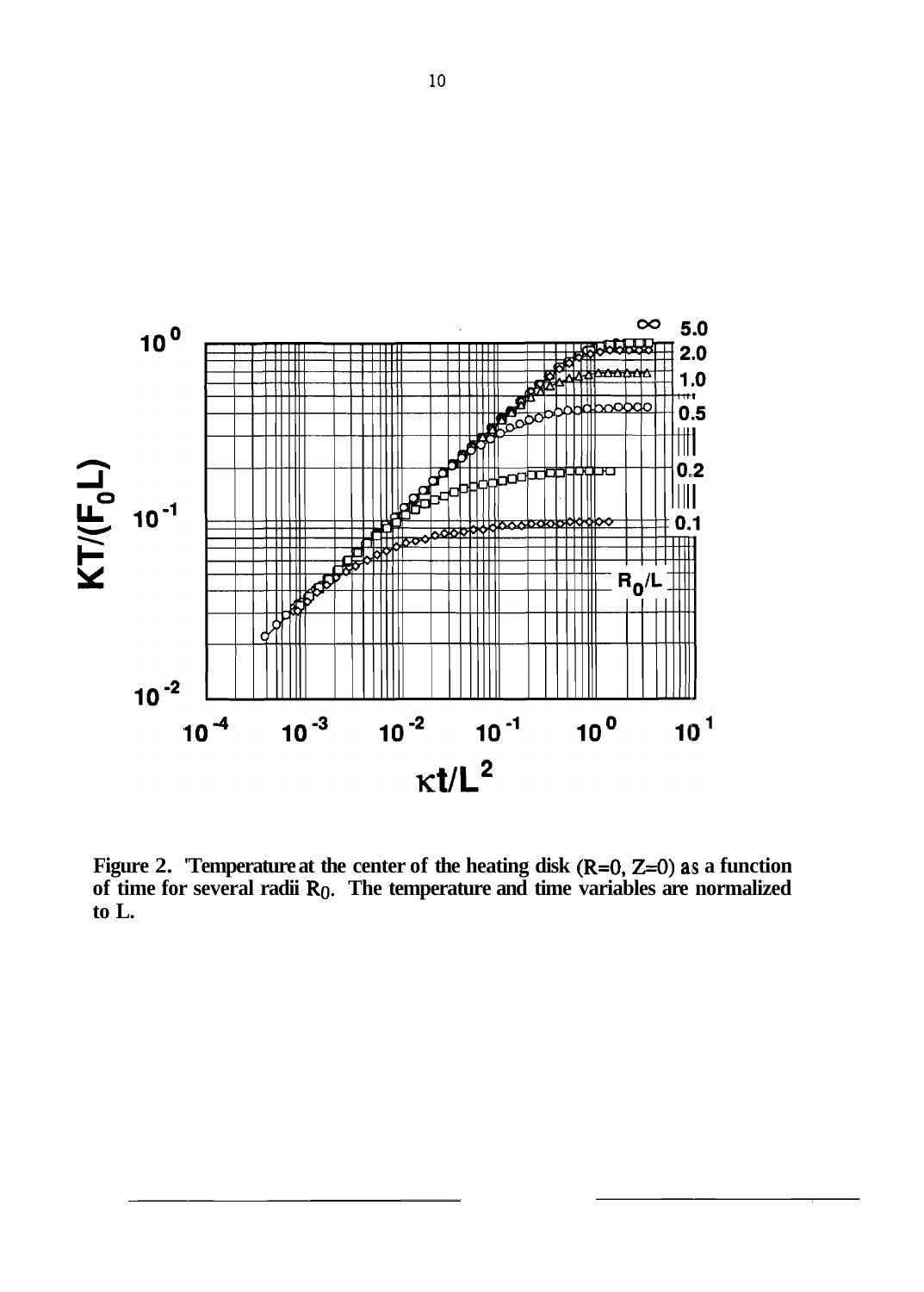

**Figure 3. Temperature at the center of the heating disk (R=O, Z=0) as a function**  of time for several radii  $R_0$ , showing the region  $\text{KT}/(\text{F}_0\text{L}) > 0.1$  in greater detail.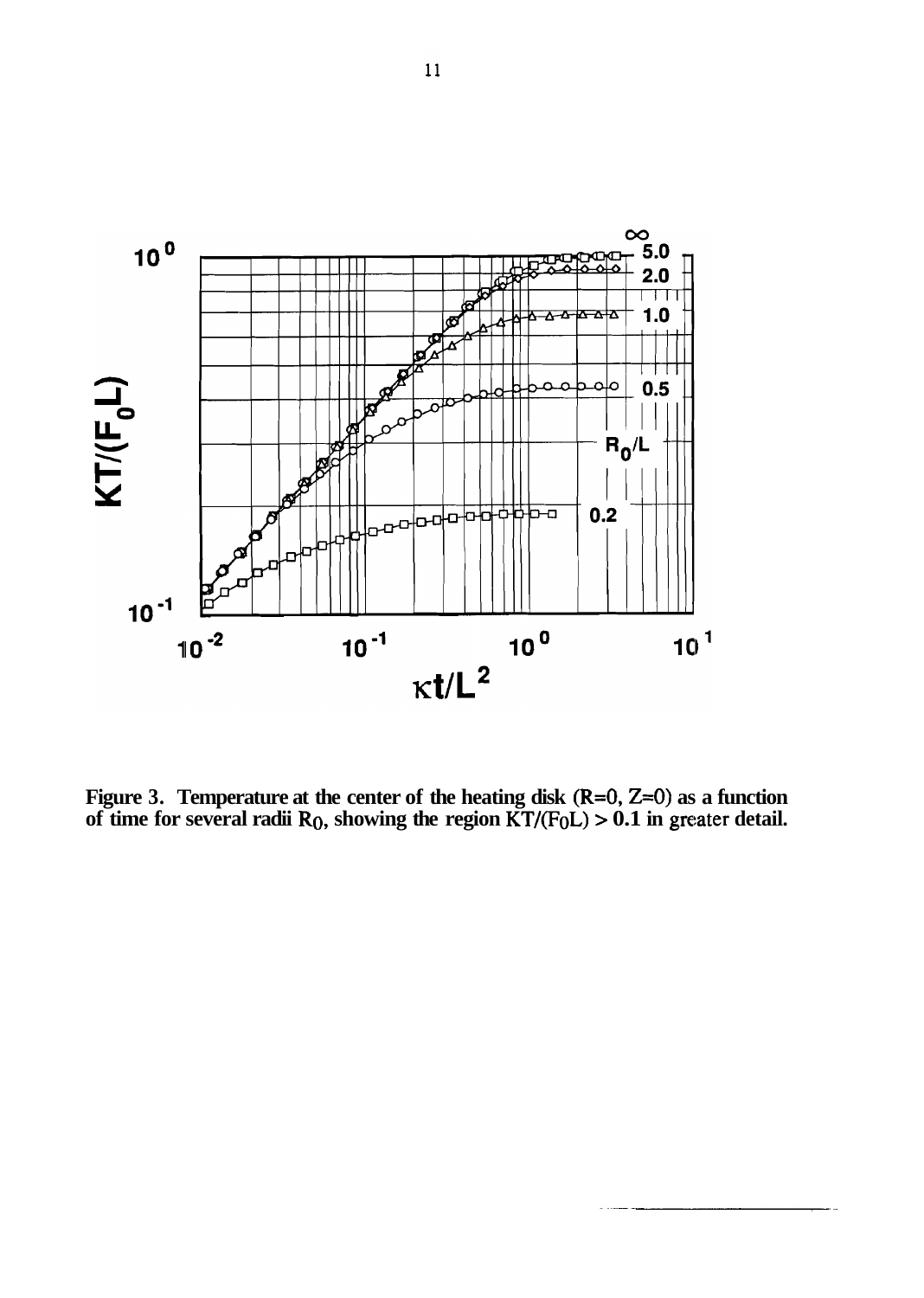

**Figure 4. Temperature at the center of the heating disk (R=O,** *Z=0)* **as a function of time for several radii** Ro. **The temperature and time variables are normalized to Ro.**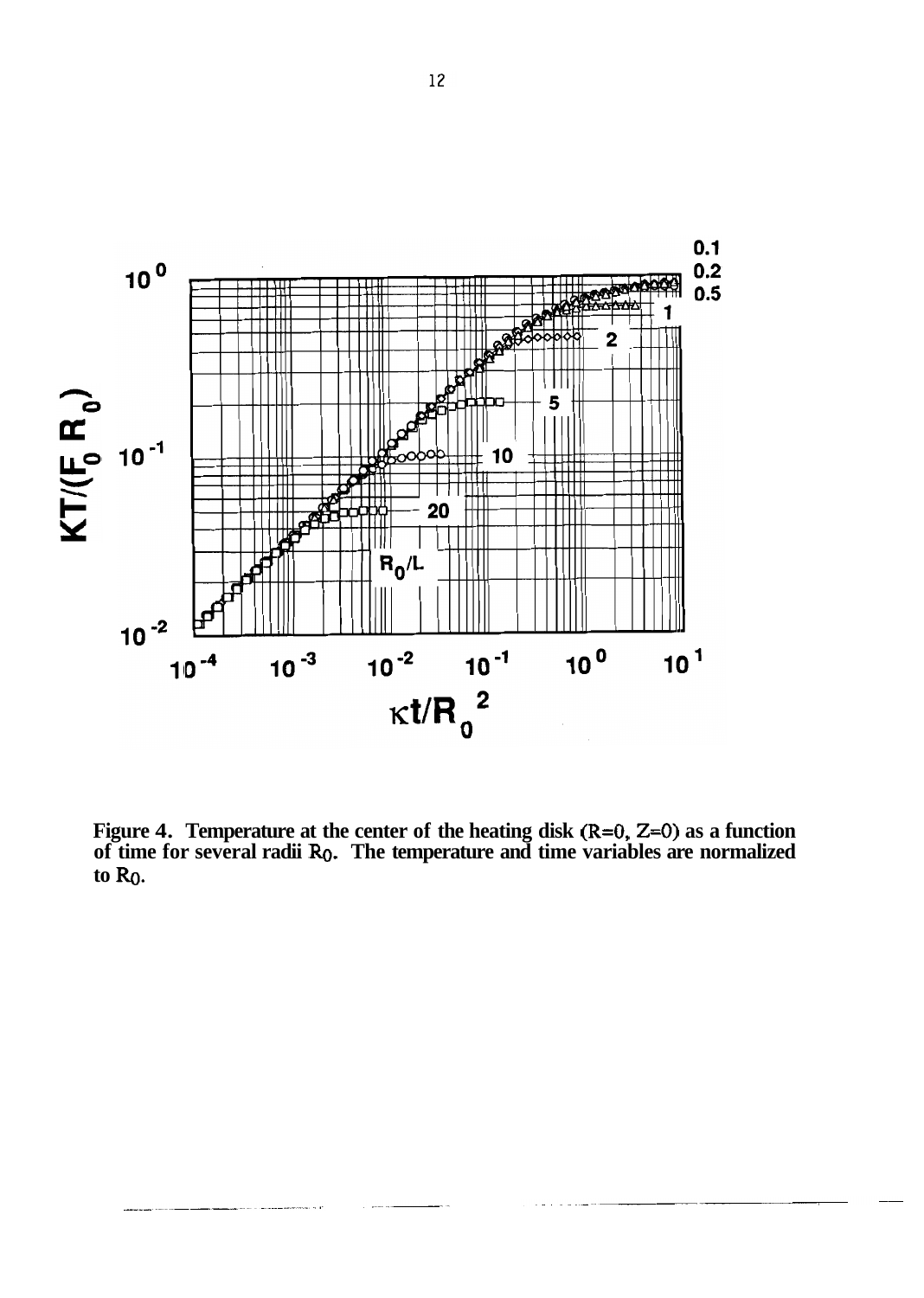

**Figure 5. Temperature at the center of the heating disk (R=O, Z=0) as a function**  of time for several radii  $R_0$ , showing the region  $KT/(F_0R_0) > 0.1$  in greater **detail.**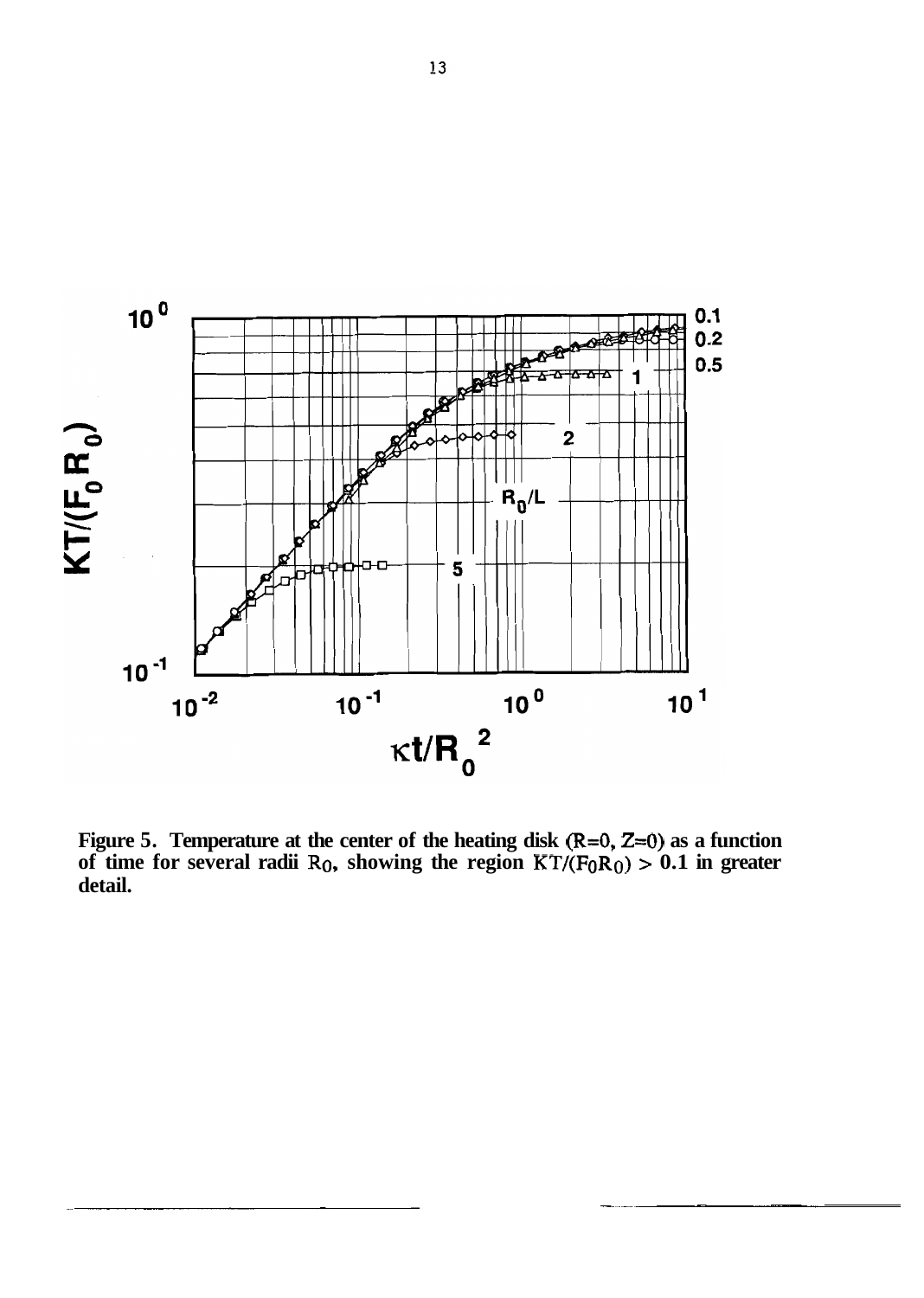

**Figure 6.** Temperature versus time for  $R_0/L = 0.05$ . The open circles are **computed for this geometry and the closed circles are obtained by scaling the curve for**  $R_0/L = 0.1$ **.**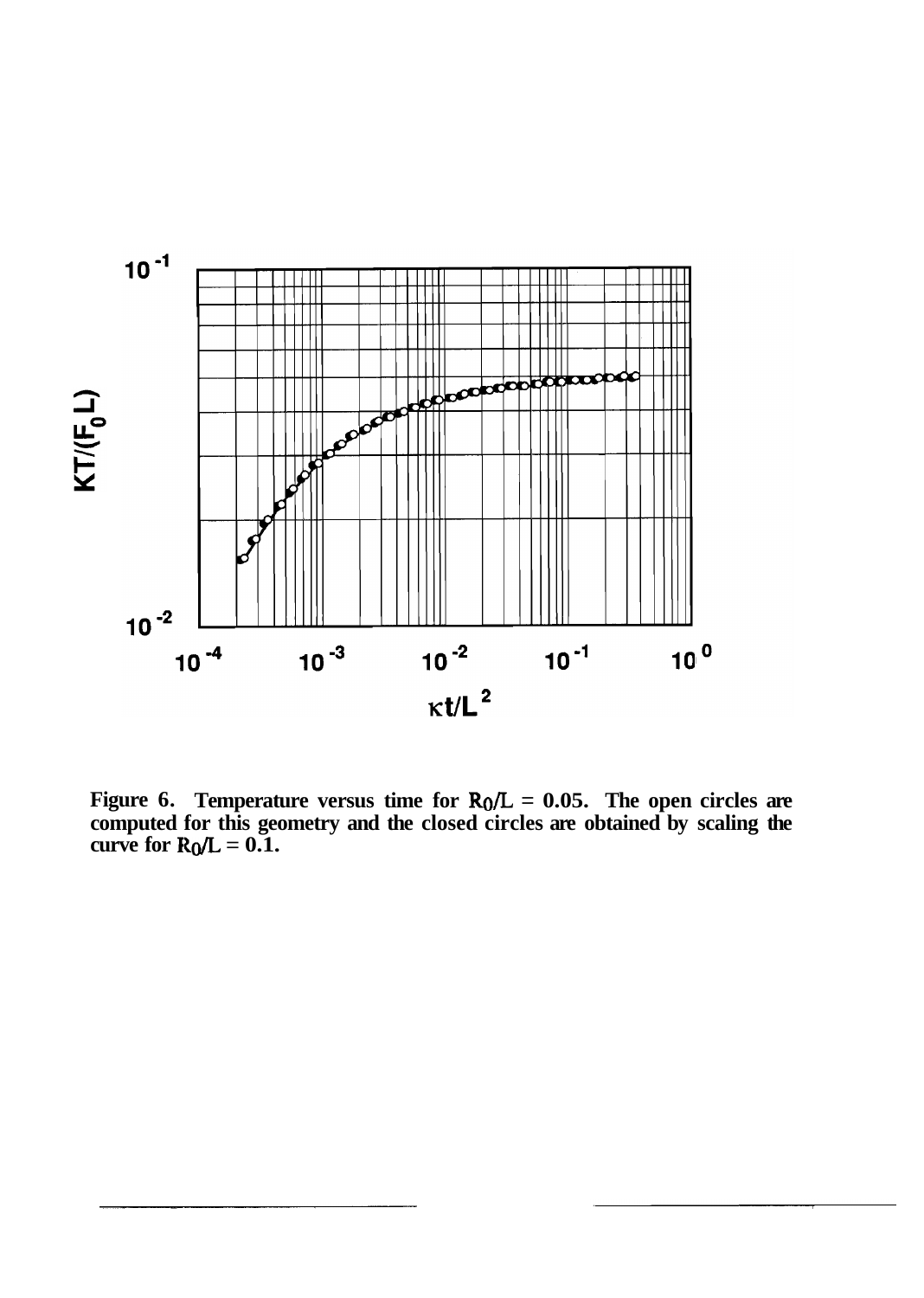

Figure 7. Temperature versus time for  $R_0/L = 5$ . The crosses are computed for this geometry and the circles are obtained by scaling the curve for  $R_0/L = \infty$ .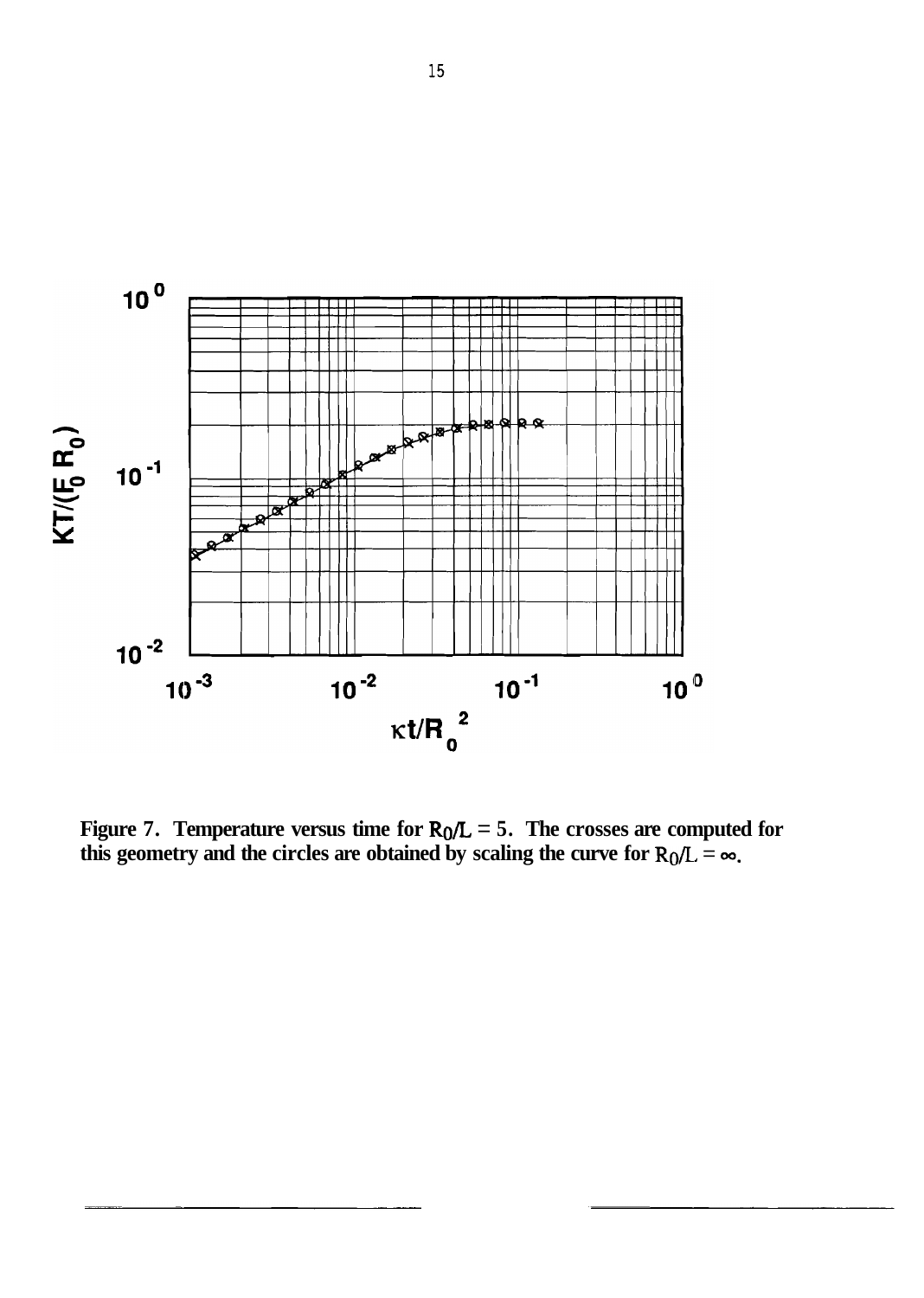

Figure 8. Temperature at the top surface  $(Z=0)$  versus radial position in steady **state.**